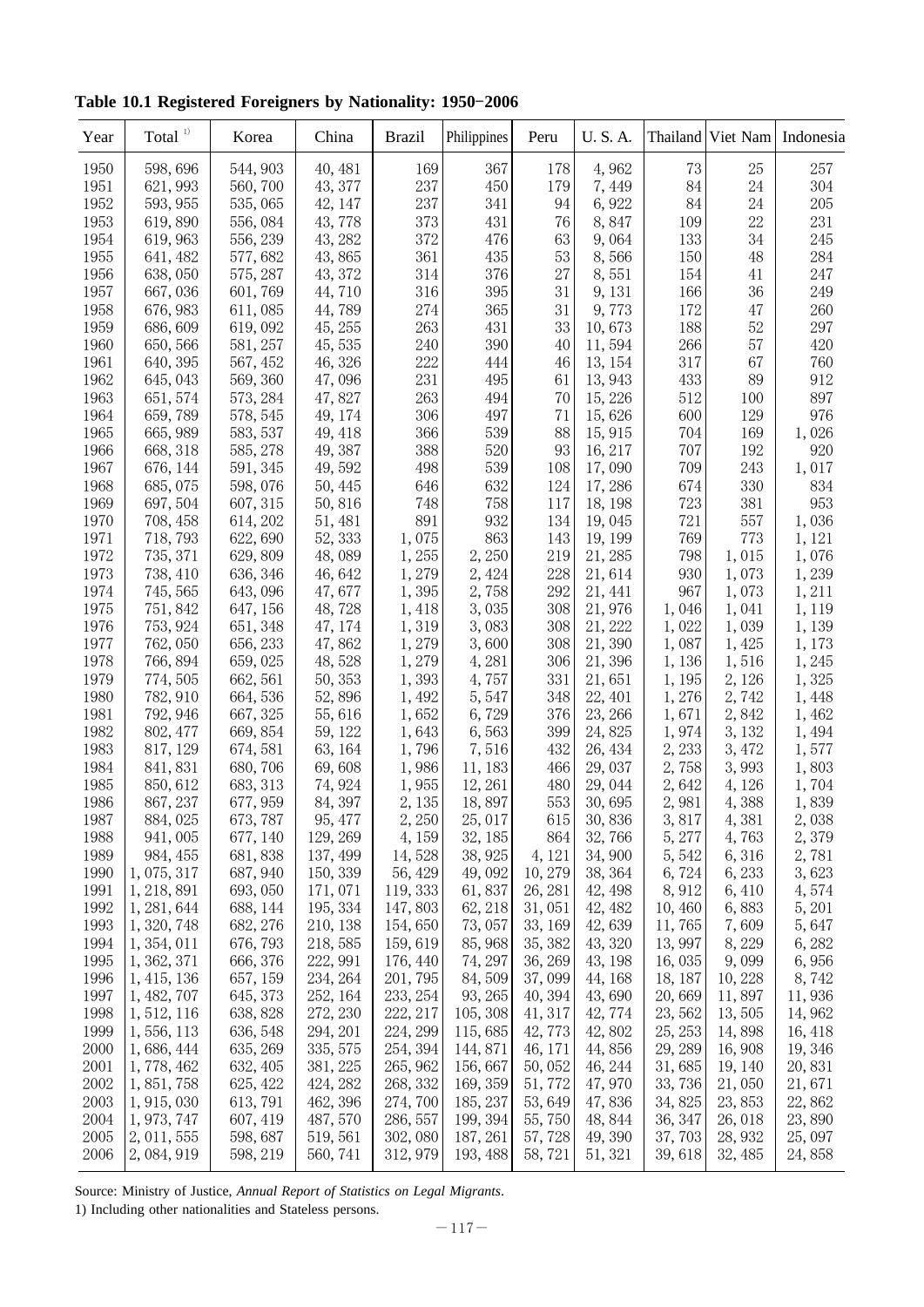|           |       |         |               |             |      |               |      |       | $\langle$ / $\vee$ / |
|-----------|-------|---------|---------------|-------------|------|---------------|------|-------|----------------------|
| Total $1$ | Korea | China   | <b>Brazil</b> | Philippines | Peru | <b>U.S.A.</b> |      |       | Indonesia            |
| 100.0     | 91.0  | 6.8     | 0.0           | 0.1         | 0.0  | 0.8           | 0.0  | 0.0   | 0.0                  |
| 100.0     | 90.1  | 6.8     | 0.1           | 0.1         | 0.0  | 1.3           | 0, 0 | 0.0   | 0.0                  |
| 100.0     | 89.3  | 7.0     | 0.0           | 0.1         | 0.0  | 1.8           | 0.0  | 0.0   | 0.1                  |
| 100.0     | 87.6  | 7.4     | 0.1           | 0.1         | 0.0  | 2.4           | 0.1  | 0.0   | 0.2                  |
| 100.0     | 86.7  | 7.3     | 0.1           | 0.1         | 0.0  | 2.7           | 0.1  | 0.1   | 0.1                  |
| 100.0     | 86.1  | 6.5     | 0.2           | 0.4         | 0.0  | 2.9           | 0.1  | 0.1   | 0.1                  |
| 100.0     | 84.9  | $6.8\,$ | 0.2           | 0.7         | 0.0  | 2.9           | 0.2  | 0.4   | 0.2                  |
| 100.0     | 80.3  | 8.8     | 0.2           | 1.4         | 0.1  | 3.4           | 0.3  | 0.5   | 0.2                  |
| 100.0     | 64.0  | 14.0    | 5.2           | $4.6\,$     | 1.0  | 3.6           | 0.6  | 0.6   | 0.3                  |
| 100.0     | 56.9  | 14.0    | 9, 8          | 5.1         | 2.2  | 3.5           | 0, 7 | 0.5   | 0.4                  |
| 100.0     | 53.7  | 15.2    | 11.5          | 4.9         | 2.4  | 3.3           | 0.8  | 0.5   | 0.4                  |
| 100.0     | 51.7  | 15.9    | $11.7\,$      | 5.5         | 2.5  | 3.2           | 0.9  | 0.6   | 0.4                  |
| 100.0     | 50.0  | 16.1    | 11.8          | 6.3         | 2.6  | 3.2           | 1.0  | 0.6   | 0.5                  |
| 100.0     | 48.9  | 16.4    | 13.0          | 5.5         | 2.7  | 3.2           | 1.2  | 0.7   | 0.5                  |
| 100.0     | 46.4  | 16.6    | 14.3          | 6.0         | 2.6  | 3.1           | 1.3  | 0.7   | 0.6                  |
| 100.0     | 43.5  | 17.0    | 15.7          | 6.3         | 2.7  | 2.9           | 1.4  | 0.8   | 0, 8                 |
| 100.0     | 42.2  | 18.0    | 14.7          | 7.0         | 2.7  | 2.8           | 1.6  | 0.9   | 1.0                  |
| 100.0     | 40.9  | 18.9    | 14.4          | 7.4         | 2.7  | 2.8           | 1.6  | 1.0   | 1.1                  |
| 100.0     | 37.7  | 19.9    | 15.1          | 8.6         | 2.7  | 2.7           | 1.7  | $1.0$ | 1.1                  |
| 100.0     | 35.6  | 21.4    | 15.0          | 8.8         | 2.8  | 2.6           | 1.8  | 1.1   | 1.2                  |
| 100.0     | 33.8  | 22.9    | 14.5          | 9.1         | 2.8  | 2.6           | 1.8  | 1.1   | 1.2                  |
| 100.0     | 32.1  | 24.1    | 14.3          | 9.7         | 2.8  | 2.5           | 1.8  | 1.2   | 1.2                  |
| 100.0     | 30.8  | 24.7    | 14.5          | 10.1        | 2.8  | 2.5           | 1.8  | 1.3   | 1.2                  |
| 100.0     | 29.8  | 25.8    | 15.0          | 9.3         | 2.9  | 2.5           | 1.9  | 1.4   | 1.2                  |
| 100.0     | 28.7  | 26.9    |               | 9.3         | 2.8  | 2.5           | 1.9  | 1.6   | 1.2                  |
|           |       |         |               |             | 15.0 |               |      |       | Thailand<br>Viet Nam |

**Table 10.2 Proportion of Registered Foreigners by Nationality: 1950-2006** (%)

Source: Ministry of Justice, Annual Report of Statistics on Legal Migrants.

1) Including other nationalities and Stateless persons.





See the notes for Table 10.1.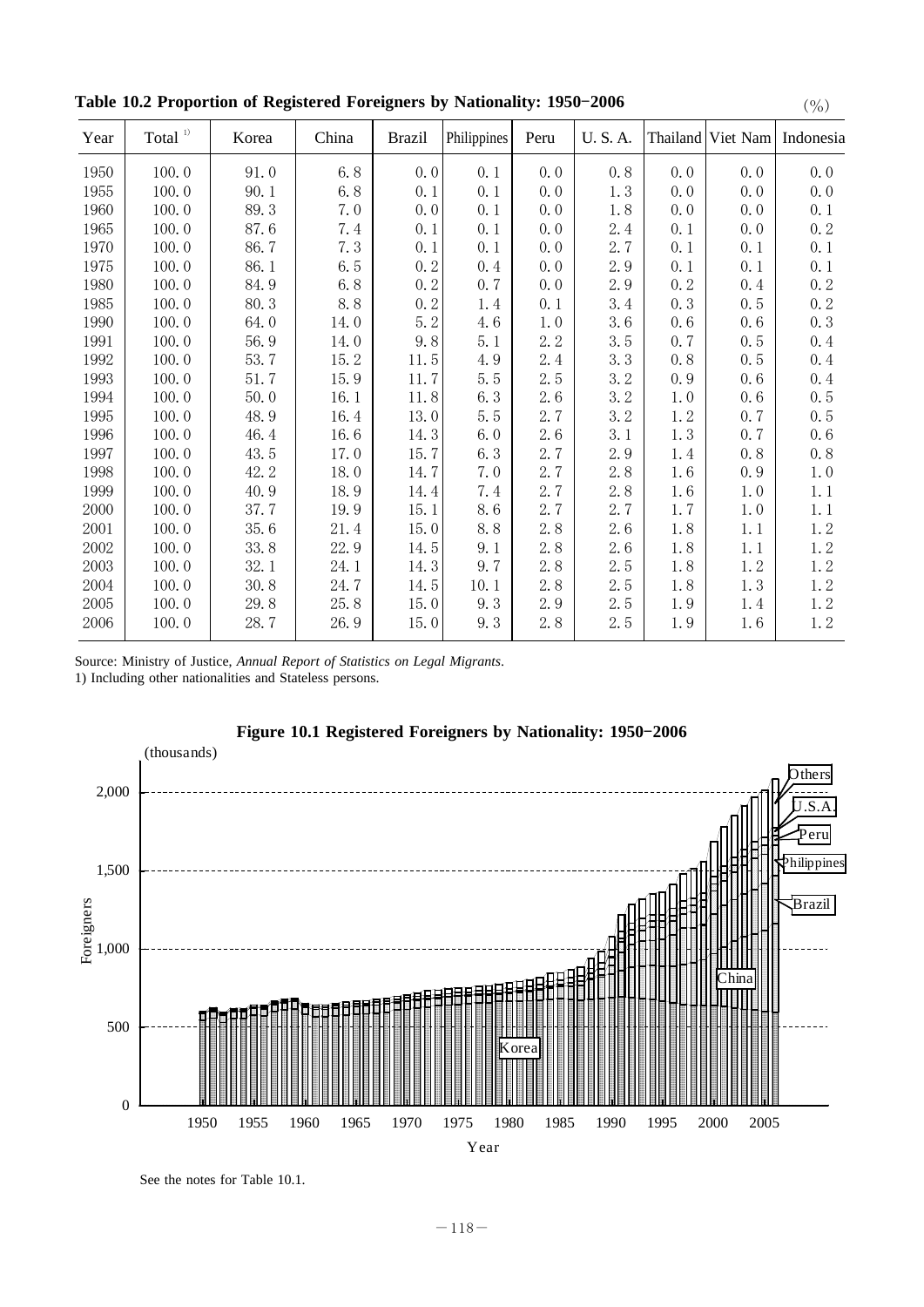|      |             |          | Number      |                        |             | Proportion $(\%)$ |                        |        |  |
|------|-------------|----------|-------------|------------------------|-------------|-------------------|------------------------|--------|--|
| Year | Total       | Male     | Female      | Permanent<br>residents | Others      | Total             | Permanent<br>residents | Others |  |
| 1952 | 573, 318    | $\cdots$ | .           | 556,838                | 16,480      | 100.0             | 97.1                   | 2.9    |  |
| 1959 | 674, 315    | 372,026  | 302, 289    | 631,796                | 42,519      | 100.0             | 93.7                   | 6.3    |  |
| 1964 | 659,701     | 358, 943 | 300, 758    | 593, 123               | 66,578      | 100.0             | 89.9                   | 10.1   |  |
| 1974 | 749, 094    | 398, 913 | 350, 181    | 639, 550               | 109, 544    | 100.0             | 85.4                   | 14.6   |  |
| 1984 | 840, 885    | 426, 949 | 413, 936    | 670, 141               | 170, 744    | 100.0             | 79.7                   | 20.3   |  |
| 1986 | 867, 237    | 434,087  | 433, 150    | 655, 696               | 211, 541    | 100.0             | 75.6                   | 24.4   |  |
| 1988 | 941,005     | 470, 389 | 470, 616    | 648, 012               | 292, 993    | 100.0             | 68.9                   | 31.1   |  |
| 1989 | 984, 455    | .        | .           | 646, 889               | 337,566     | 100.0             | 65.7                   | 34.3   |  |
| 1990 | 1,075,317   | 538, 765 | 536, 552    | 645, 438               | 429, 879    | 100.0             | 60.0                   | 40.0   |  |
| 1992 | 1, 281, 644 | 651, 450 | 630, 194    | 635, 422               | 646, 222    | 100.0             | 49.6                   | 50.4   |  |
| 1993 | 1, 320, 748 |          |             | 631, 812               | 688, 936    | 100.0             | 47.8                   | 52.2   |  |
| 1994 | 1, 354, 011 | 671, 279 | 682, 732    | 631, 554               | 722, 457    | 100.0             | 46.6                   | 53.4   |  |
| 1995 | 1, 362, 371 | 680, 212 | 682, 159    | 626,606                | 735, 765    | 100.0             | 46.0                   | 54.0   |  |
| 1996 | 1, 415, 136 | 702, 419 | 712, 717    | 626, 040               | 789,096     | 100.0             | 44.2                   | 55.8   |  |
| 1997 | 1, 482, 707 | 731,044  | 751,663     | 625, 450               | 857, 257    | 100.0             | 42.2                   | 57.8   |  |
| 1998 | 1, 512, 116 | 736, 259 | 775, 857    | 626, 760               | 885, 356    | 100.0             | 41.4                   | 58.6   |  |
| 1999 | 1, 556, 113 | 748, 398 | 807, 715    | 635, 715               | 920, 398    | 100.0             | 40.9                   | 59.1   |  |
| 2000 | 1,686,444   | 796, 928 | 889, 516    | 657,605                | 1,028,839   | 100.0             | 39.0                   | 61.0   |  |
| 2001 | 1,778,462   | 833, 313 | 945, 149    | 684, 853               | 1,093,609   | 100.0             | 38.5                   | 61.5   |  |
| 2002 | 1, 851, 758 | 861, 926 | 989, 832    | 713, 775               | 1, 137, 983 | 100.0             | 38.5                   | 61.5   |  |
| 2003 | 1, 915, 030 | 884, 024 | 1,031,006   | 742, 963               | 1, 172, 067 | 100.0             | 38.8                   | 61.2   |  |
| 2004 | 1, 973, 747 | 906, 303 | 1, 067, 444 | 778, 583               | 1, 195, 164 | 100.0             | 39.4                   | 60.6   |  |
| 2005 | 2, 011, 555 | 931, 198 | 1,080,357   | 801, 713               | 1, 209, 842 | 100.0             | 39.9                   | 60.1   |  |
| 2006 | 2,084,919   | 968, 391 | 1, 116, 528 | 837, 521               | 1, 247, 398 | 100.0             | 40.2                   | 59.8   |  |

Table 10.3 Registered Foreigners by Resident Status: 1952-2006

Source: Ministry of Justice, Statistics on the Foreigners Registered in Japan, etc. For 1952, as of the end of November; for 1959-74, as of April 1; for 1980, as of July 1; for 1984 onwards, as of the end of December. Permanent Residents include Special Permanent Residents.

|                |          | 1986                   |          |            | 2006      |                        |             |            |  |
|----------------|----------|------------------------|----------|------------|-----------|------------------------|-------------|------------|--|
| Nationality    |          | Number                 |          | Proportion |           | Number                 |             | Proportion |  |
|                | Total    | Permanent<br>residents | Others   | $(\% )$    | Total     | Permanent<br>residents | Others      | $(\% )$    |  |
| Total          | 867, 237 | 655, 696               | 211,541  | 100.0      | 2,084,919 | 837, 521               | 1, 247, 398 | 100.0      |  |
| Asia           | 802, 909 | 651, 317               | 151, 592 | 92.6       | 1,540,764 | 701, 414               | 839, 350    | 73.9       |  |
| Korea          | 677, 959 | 627, 423               | 50,536   | 78.2       | 598, 219  | 486, 653               | 111,566     | 28.7       |  |
| China          | 84, 397  | 22,757                 | 61,640   | 9.7        | 560, 741  | 120, 415               | 440, 326    | 26.9       |  |
| Philippines    | 18,897   | 292                    | 18,605   | 2.2        | 193, 488  | 60, 264                | 133, 224    | 9.3        |  |
| Thailand       | 2,981    | 67                     | 2,914    | 0.3        | 39,618    | 9,827                  | 29,791      | 1.9        |  |
| Viet Nam       | 4,388    | 78                     | 4,310    | 0.5        | 32, 485   | 7,462                  | 25,023      | 1.6        |  |
| Malaysia       | 2, 182   | 73                     | 2,109    | 0.3        | 7,902     | 1,426                  | 6,476       | 0.4        |  |
| India          | 2,601    | 312                    | 2,289    | 0.3        | 18,906    | 2, 125                 | 16,781      | 0.9        |  |
| Indonesia      | 1,839    | 51                     | 1,788    | 0.2        | 24,858    | 2,038                  | 22,820      | 1.2        |  |
| Bangladesh     | 1,183    | 8                      | 1,175    | 0.1        | 11, 329   | 1,348                  | 9,981       | 0.5        |  |
| North America  | 34, 235  | 1,644                  | 32,591   | 3.9        | 67,035    | 13,516                 | 53, 519     | 3.2        |  |
| U.S.A.         | 30,695   | 1,484                  | 29, 211  | 3.5        | 51, 321   | 10,973                 | 40, 348     | 2.5        |  |
| Canada         | 2,685    | 131                    | 2,554    | 0.3        | 11,893    | 1,612                  | 10,281      | 0.6        |  |
| South America  | 3,961    | 106                    | 3,855    | 0.5        | 388, 643  | 108,469                | 280, 174    | 18.6       |  |
| <b>Brazil</b>  | 2,135    | 48                     | 2,087    | 0.2        | 312, 979  | 78,546                 | 234, 433    | 15.0       |  |
| Europe         | 20,500   | 1,775                  | 18,725   | 2.4        | 59,995    | 9,650                  | 50, 345     | 2.9        |  |
| United Kingdom | 7,426    | 1,679                  | 5,747    | 0.9        | 17,804    | 5,614                  | 12, 190     | 0.9        |  |
| Germany        | 3,281    | 392                    | 2,889    | 0.4        | 5,705     | 1,087                  | 4,618       | 0.3        |  |
| France         | 2,494    | 226                    | 2,268    | 0.3        | 8,146     | 1,116                  | 7,030       | 0.4        |  |
| Others         | 5,632    | 854                    | 4,778    | 0.6        | 28, 482   | 4,472                  | 24,010      | 1.4        |  |
| Australia      | 2,058    | 65                     | 1,993    | 0.2        | 11,433    | 1, 125                 | 10,308      | 0.5        |  |

**Table 10.4 Registered Foreigners by Resident Status and Nationality: 1986, 2006**

Source: Ministry of Justice, Statistics on the Foreigners Registered in Japan. As of the end of December.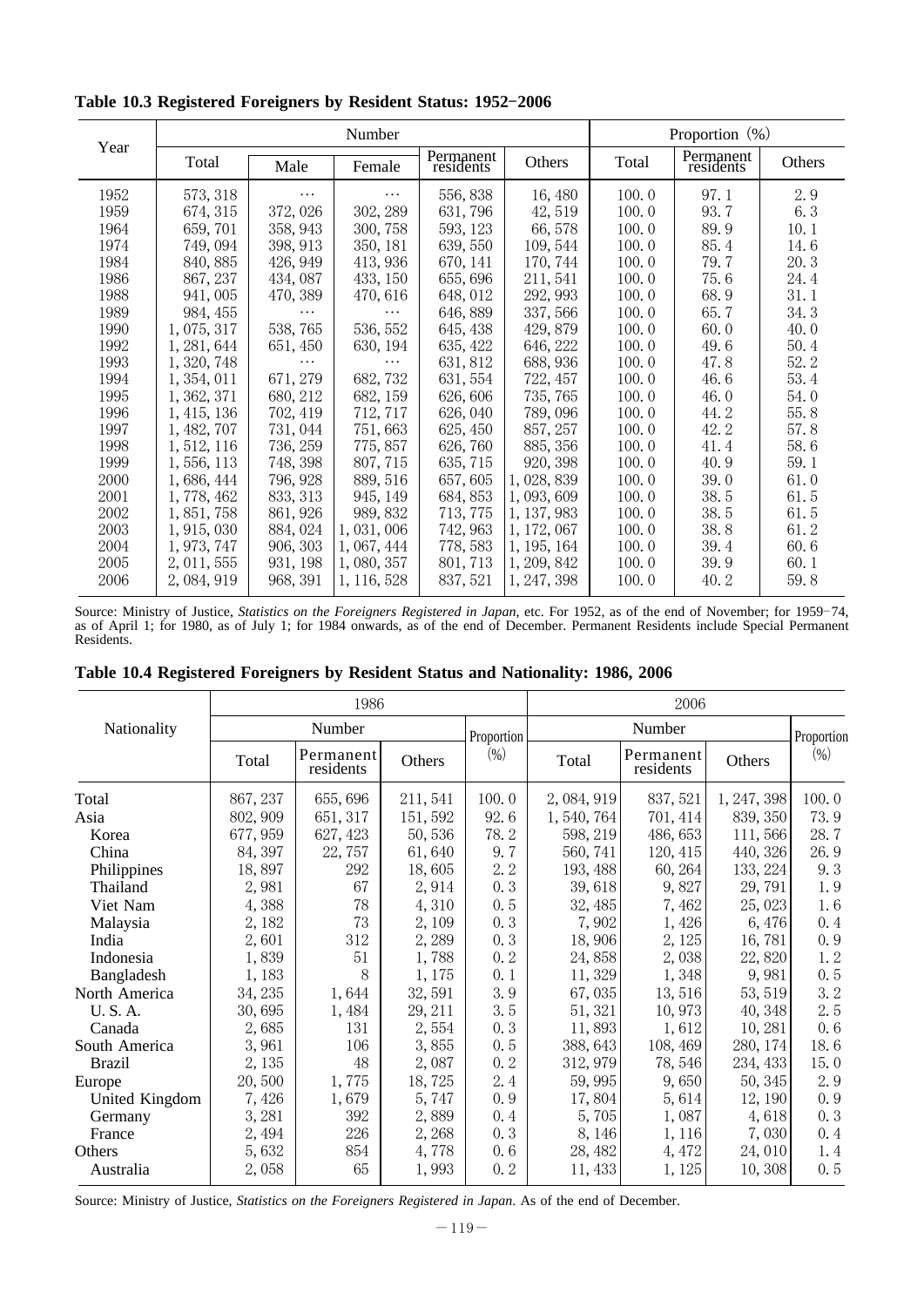| Year           |          | Japanese (thousands) |         |        | Foreigners (thousands) |        | Percent of foreigners population of total population (%) |      |        |
|----------------|----------|----------------------|---------|--------|------------------------|--------|----------------------------------------------------------|------|--------|
|                | Total    | Male                 | Female  | Total  | Male                   | Female | Total                                                    | Male | Female |
| 1920           | 55, 473  | 27,812               | 27,661  | 490    | 232                    | 258    | 0.88                                                     | 0.83 | 0.92   |
| 1930           | 63,972   | 32,049               | 31, 923 | 478    | 341                    | 137    | 0.74                                                     | 1.05 | 0.43   |
| 1940           | 70,629   | 34,599               | 36,029  | 1,304  | 788                    | 516    | 1.81                                                     | 2.23 | 1.41   |
| 1950           | 82,672   | 40, 514              | 42, 158 | 528    | 298                    | 230    | 0.63                                                     | 0.73 | 0.54   |
| 1955           | 88,678   | 43,533               | 45, 145 | 597    | 328                    | 270    | 0.67                                                     | 0.75 | 0.59   |
| 1960           | 92, 841  | 45,566               | 47, 275 | 577    | 312                    | 266    | 0.62                                                     | 0.68 | 0.56   |
| 1965           | 97,681   | 47,928               | 49,753  | 594    | 316                    | 278    | 0.60                                                     | 0.66 | 0.56   |
| 1970           | 103, 119 | 50,601               | 52, 519 | 601    | 317                    | 283    | 0.58                                                     | 0.62 | 0.54   |
| $_{1}$<br>1975 | 111, 252 | 54,725               | 56, 527 | 642    | 335                    | 307    | 0.57                                                     | 0.61 | 0.54   |
| $_{1}$<br>1980 | 116, 320 | 57, 201              | 59, 119 | 669    | 344                    | 325    | 0.57                                                     | 0.60 | 0.55   |
| $_{1}$<br>1985 | 120, 287 | 59, 106              | 61, 182 | 720    | 364                    | 356    | 0.60                                                     | 0.61 | 0.58   |
| 1)<br>1990     | 122, 398 | 60,028               | 62, 370 | 886    | 445                    | 441    | 0.72                                                     | 0.74 | 0.70   |
| 1991           | 123, 123 | 60,438               | 62,685  | 979    | 497                    | 482    | 0.79                                                     | 0.82 | 0.76   |
| 1992           | 123, 516 | 60,621               | 62,894  | 1,052  | 533                    | 518    | 0.84                                                     | 0.87 | 0.82   |
| 1993           | 123, 847 | 60,767               | 63,080  | 1,090  | 550                    | 541    | 0.87                                                     | 0.90 | 0.85   |
| 1994           | 124, 149 | 60,889               | 63, 260 | 1, 116 | 557                    | 559    | 0.89                                                     | 0.91 | 0.88   |
| 1)<br>1995     | 124, 299 | 60, 919              | 63,380  | 1,140  | 567                    | 574    | 0.91                                                     | 0.92 | 0.90   |
| 1996           | 124,709  | 61, 115              | 63, 594 | 1,155  | 572                    | 583    | 0.92                                                     | 0.93 | 0.91   |
| 1997           | 124, 963 | 61,210               | 63, 753 | 1,203  | 595                    | 608    | 0.95                                                     | 0.96 | 0.94   |
| 1998           | 125, 252 | 61, 311              | 63, 941 | 1,235  | 608                    | 627    | 0.98                                                     | 0.98 | 0.97   |
| 1999           | 125, 432 | 61,358               | 64,074  | 1,254  | 614                    | 640    | 0.99                                                     | 0.99 | 0.99   |
| 1)<br>2000     | 125, 387 | 61, 342              | 64,045  | 1,311  | 621                    | 689    | 1.03                                                     | 1.00 | 1.07   |
| 2001           | 125, 908 | 61,595               | 64, 313 | 1,383  | 648                    | 734    | 1.09                                                     | 1.04 | 1.13   |
| 2002           | 126,008  | 61,591               | 64, 417 | 1,428  | 662                    | 766    | 1.12                                                     | 1.06 | 1.17   |
| 2003           | 126, 139 | 61,620               | 64,520  | 1,480  | 684                    | 796    | 1.16                                                     | 1.10 | 1.22   |
| 2004           | 126, 176 | 61,597               | 64,579  | 1,510  | 698                    | 812    | 1.18                                                     | 1.12 | 1.24   |
| 1)<br>2005     | 125, 730 | 61,331               | 64, 400 | 1,556  | 727                    | 829    | 1.22                                                     | 1.17 | 1.27   |
| 2006           | 126, 154 | 61,568               | 64,586  | 1,615  | 762                    | 854    | 1.26                                                     | 1.22 | 1.30   |

Table 10.5 Japanese and Foreigners Population by Sex: 1920-2006

Source: Statistics Bureau, Ministry of Public Management, Home Affairs, Posts and Telecommunications, *Population Census of Japan* and Annual Report on Current Population Estimates. As of October 1 of each year. 1) Excluding individuals whose nationalities were not reported.

**Table 10.6 Japanese and Foreigners Population by Age and Sex: 1990, 2006**

|             |                      |         | 1990                   |        |                      |         | 2006                   |        | 2006<br>Percent of foreigners population |                            |
|-------------|----------------------|---------|------------------------|--------|----------------------|---------|------------------------|--------|------------------------------------------|----------------------------|
| Age         | Japanese (thousands) |         | Foreigners (thousands) |        | Japanese (thousands) |         | Foreigners (thousands) |        |                                          | of total population $(\%)$ |
|             | Male                 | Female  | Male                   | Female | Male                 | Female  | Male                   | Female | Male                                     | Female                     |
| Total       | 60,028               | 62, 370 | 445                    | 441    | 61,568               | 64,586  | 762                    | 854    | 1.22                                     | 1.30                       |
| $0 - 4$     | 3,306                | 3, 147  | 20                     | 20     | 2,792                | 2,659   | 27                     | 26     | 0.95                                     | 0.96                       |
| $5 - 9$     | 3,797                | 3,621   | 25                     | 24     | 3,011                | 2,861   | 26                     | 25     | 0.86                                     | 0.87                       |
| $10 - 14$   | 4,343                | 4, 131  | 27                     | 26     | 3,055                | 2,906   | 24                     | 23     | 0.77                                     | 0.77                       |
| $15 - 19$   | 5,089                | 4,852   | 33                     | 33     | 3,260                | 3,089   | 36                     | 40     | 1.10                                     | 1.26                       |
| $20 - 24$   | 4, 418               | 4,276   | 50                     | 56     | 3,656                | 3,459   | 94                     | 104    | 2.50                                     | 2.92                       |
| $25 - 29$   | 4,019                | 3,934   | 59                     | 58     | 3,966                | 3,825   | 107                    | 116    | 2.63                                     | 2.95                       |
| $30 - 34$   | 3,877                | 3,815   | 48                     | 48     | 4,792                | 4,648   | 94                     | 109    | 1.92                                     | 2.29                       |
| $35 - 39$   | 4,484                | 4,439   | 41                     | 40     | 4,600                | 4,487   | 81                     | 105    | 1.73                                     | 2.28                       |
| $40 - 44$   | 5, 314               | 5,276   | 36                     | 33     | 3,953                | 3,881   | 66                     | 83     | 1.65                                     | 2.09                       |
| $45 - 49$   | 4,455                | 4,510   | 27                     | 26     | 3,808                | 3,777   | 49                     | 59     | 1.28                                     | 1.55                       |
| $50 - 54$   | 3,976                | 4,071   | 21                     | 20     | 4,158                | 4,175   | 41                     | 45     | 0.98                                     | 1.08                       |
| $55 - 59$   | 3,768                | 3,926   | 15                     | 16     | 5, 324               | 5,429   | 37                     | 35     | 0.68                                     | 0.64                       |
| $60 - 64$   | 3, 223               | 3,496   | 13                     | 13     | 3,935                | 4,156   | 26                     | 25     | 0.66                                     | 0.60                       |
| 65 and over | 5,959                | 8,877   | 29                     | 30     | 11, 256              | 15, 235 | 53                     | 59     | 0.47                                     | 0.39                       |

Source: Statistics Bureau, Ministry of Public Management, Home Affairs, Posts and Telecommunications, *Population Census of Japan* and Annual Report on Current Population Estimates. As of October 1 of each year. Besides these numbers, there are those whose nationalities or ages were not reported. (1990: 326,357).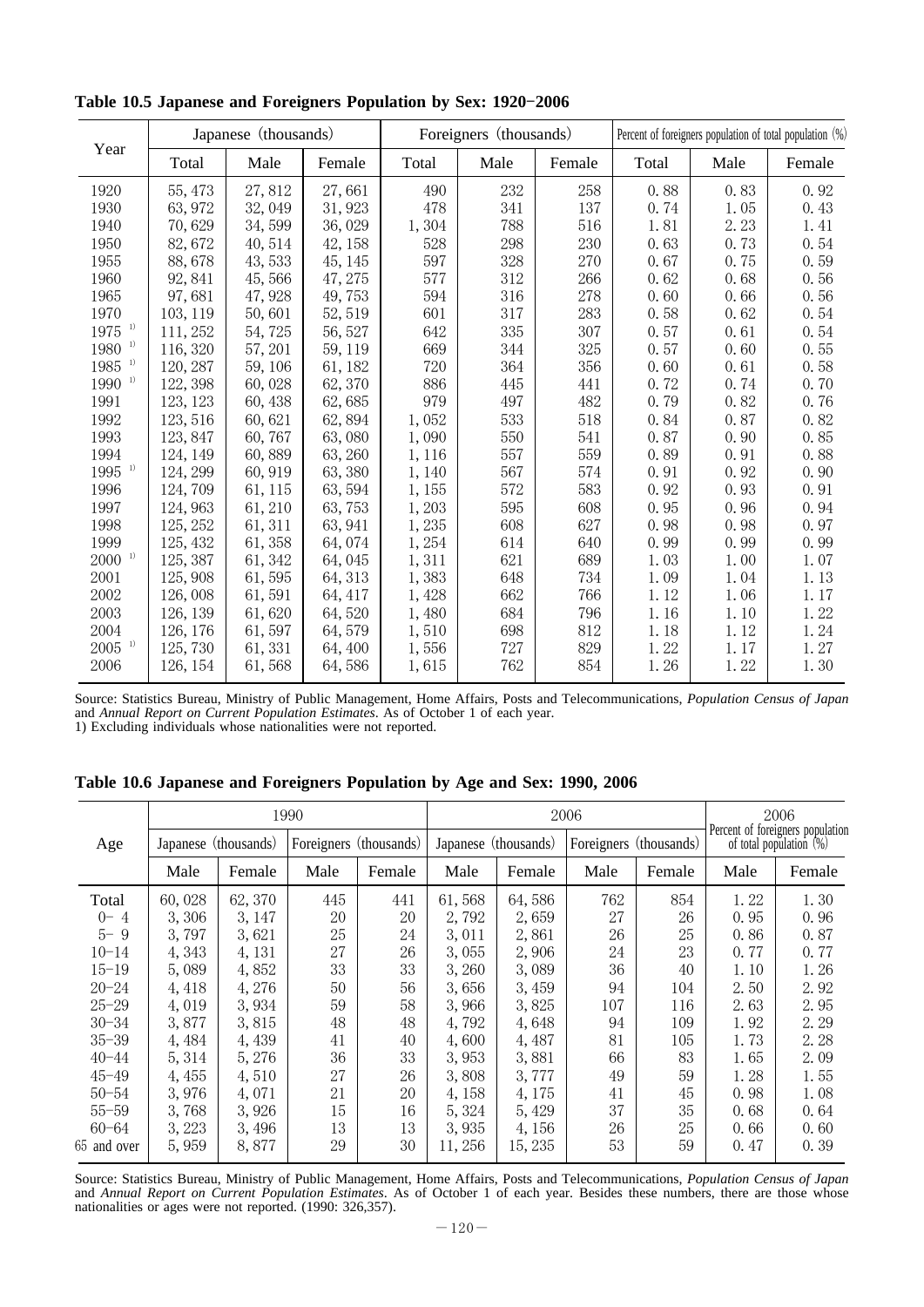|                        |                      | Number of net migration |                    | Rate of net migration $(\%_0)$ |                    |                    |  |
|------------------------|----------------------|-------------------------|--------------------|--------------------------------|--------------------|--------------------|--|
| Age                    | Total                | Male                    | Female             | Total                          | Male               | Female             |  |
|                        | Total                |                         |                    |                                |                    |                    |  |
| Total                  | 1,221                | 6,851                   | $-5,630$           | 0.01                           | 0.11               | $-0.09$            |  |
| $0 - 4$                | $-12, 234$           | $-6,180$                | $-6,054$           | $-2.22$                        | $-2.19$            | $-2.25$            |  |
| $5 - 9$                | $-7,458$             | $-3,832$                | $-3,626$           | $-1.26$                        | $-1.26$            | $-1.26$            |  |
| $10 - 14$              | $-3,647$             | $-1,866$                | $-1,781$           | $-0.61$                        | $-0.61$            | $-0.61$            |  |
| $15 - 19$              | 17, 146              | 6,535                   | 10,611             | 2.67                           | 1.98               | 3.39               |  |
| $20 - 24$              | 30, 226              | 17,751                  | 12, 475            | 4.13                           | 4.73               | 3.50               |  |
| $25 - 29$              | 6,650                | 6,515                   | 135                | 0.83                           | 1.60               | 0.03               |  |
| $30 - 34$              | $-6,758$             | $-659$                  | $-6,099$           | $-0.70$                        | $-0.13$            | $-1.28$            |  |
| $35 - 39$              | $-7,323$             | $-2, 395$               | $-4,928$           | $-0.79$                        | $-0.51$            | $-1.07$            |  |
| $40 - 44$              | $-2,467$             | $-661$                  | $-1,806$           | $-0.31$                        | $-0.16$            | $-0.46$            |  |
| $45 - 49$              | $-1,946$             | $-309$                  | $-1,637$           | $-0.25$                        | $-0.08$            | $-0.43$            |  |
| $50 - 54$<br>$55 - 59$ | $-3,888$             | $-2, 215$               | $-1,673$           | $-0.46$<br>$-0.51$             | $-0.53$<br>$-0.70$ | $-0.40$<br>$-0.33$ |  |
| $60 - 64$              | $-5,545$<br>$-2,509$ | $-3,767$<br>$-2,046$    | $-1,778$<br>$-463$ | $-0.31$                        | $-0.52$            | $-0.11$            |  |
| 65 and over            | 974                  | $-20$                   | 994                | 0.04                           | 0.00               | 0.06               |  |
|                        | Japanese             |                         |                    |                                |                    |                    |  |
| Total                  | $-59,896$            | $-27,338$               | $-32,558$          | $-0.47$                        | $-0.44$            | $-0.50$            |  |
| $0 - 4$                | $-12,449$            | $-6, 272$               | $-6, 177$          | $-2.28$                        | $-2.25$            | $-2.32$            |  |
| $5 - 9$                | $-8, 147$            | $-4,100$                | $-4,047$           | $-1.39$                        | $-1.36$            | $-1.41$            |  |
| $10 - 14$              | $-5,182$             | $-2,700$                | $-2,482$           | $-0.87$                        | $-0.88$            | $-0.85$            |  |
| $15 - 19$              | $-2,953$             | $-1,634$                | $-1, 319$          | $-0.47$                        | $-0.50$            | $-0.43$            |  |
| $20 - 24$              | $-1,923$             | $-1,687$                | $-236$             | $-0.27$                        | $-0.46$            | $-0.07$            |  |
| $25 - 29$              | $-782$               | 449                     | $-1, 231$          | $-0.10$                        | 0.11               | $-0.32$            |  |
| $30 - 34$              | $-7,545$             | $-1,742$                | $-5,803$           | $-0.80$                        | $-0.36$            | $-1.25$            |  |
| $35 - 39$              | $-6,517$             | $-1,745$                | $-4,772$           | $-0.72$                        | $-0.38$            | $-1.06$            |  |
| $40 - 44$              | $-2,582$             | $-288$                  | $-2, 294$          | $-0.33$                        | $-0.07$            | $-0.59$            |  |
| $45 - 49$              | $-2,139$             | $-384$                  | $-1,755$           | $-0.28$                        | $-0.10$            | $-0.46$            |  |
| $50 - 54$              | $-3,607$             | $-1,881$                | $-1,726$           | $-0.43$                        | $-0.45$            | $-0.41$            |  |
| $55 - 59$              | $-5,095$             | $-3,528$                | $-1,567$           | $-0.47$                        | $-0.66$            | $-0.29$            |  |
| $60 - 64$              | $-2,238$             | $-1,938$                | $-300$             | $-0.28$                        | $-0.49$            | $-0.07$            |  |
| 65 and over            | 1,263<br>Foreigners  | 112                     | 1, 151             | 0.05                           | 0.01               | 0.08               |  |
| Total                  | 61, 117              | 34, 189                 | 26, 928            | 37.84                          | 44.90              | 31.54              |  |
| $0 - 4$                | 215                  | 92                      | 123                | 4.09                           | 3.43               | 4.79               |  |
| $5 - 9$                | 689                  | 268                     | 421                | 13.40                          | 10.23              | 16.70              |  |
| $10 - 14$              | 1,535                | 834                     | 701                | 33.15                          | 35.29              | 30.91              |  |
| $15 - 19$              | 20,099               | 8,169                   | 11,930             | 265.43                         | 225.73             | 301.78             |  |
| $20 - 24$              | 32, 149              | 19, 438                 | 12,711             | 162.69                         | 207.77             | 122.16             |  |
| $25 - 29$              | 7,432                | 6,066                   | 1,366              | 33.31                          | 56.69              | 11.77              |  |
| $30 - 34$              | 787                  | 1,083                   | $-296$             | 3.88                           | 11.52              | $-2.72$            |  |
| $35 - 39$              | $-806$               | $-650$                  | $-156$             | $-4.34$                        | $-8.01$            | $-1.49$            |  |
| $40 - 44$              | 115                  | $-373$                  | 488                | 0.77                           | $-5.64$            | 5.89               |  |
| $45 - 49$              | 193                  | 75                      | 118                | 1.78                           | 1.52               | 1.99               |  |
| $50 - 54$              | $-281$               | $-334$                  | 53                 | $-3.24$                        | $-8.08$            | 1.17               |  |
| $55 - 59$              | $-450$               | $-239$                  | $-211$             | $-6.19$                        | $-6.37$            | $-6.01$            |  |
| $60 - 64$              | $-271$               | $-108$                  | $-163$             | $-5.29$                        | $-4.12$            | $-6.50$            |  |
| 65 and over            | $-289$               | $-132$                  | $-157$             | $-2.59$                        | $-2.52$            | $-2.66$            |  |

## Table 10.7 Net Migration of Japanese and Foreigners by Age and Sex: 2005-06

Source: Statistics Bureau, Ministry of Public Management, Home Affairs, Posts and Telecommunications, *Annual Report on Current Population Estimates*. Net migration: entries minus exits. The period is from October 1, 2005 through September 30, 2006. The age is as of October 1, 2006. The denominator of the ratio of foreign nationals is individuals who reside in Japan for more than 91 days, except those who entered Japan under the status of resident for 90 or less than 90 days and changed the status into that for 91 or more than 91 days thereafter.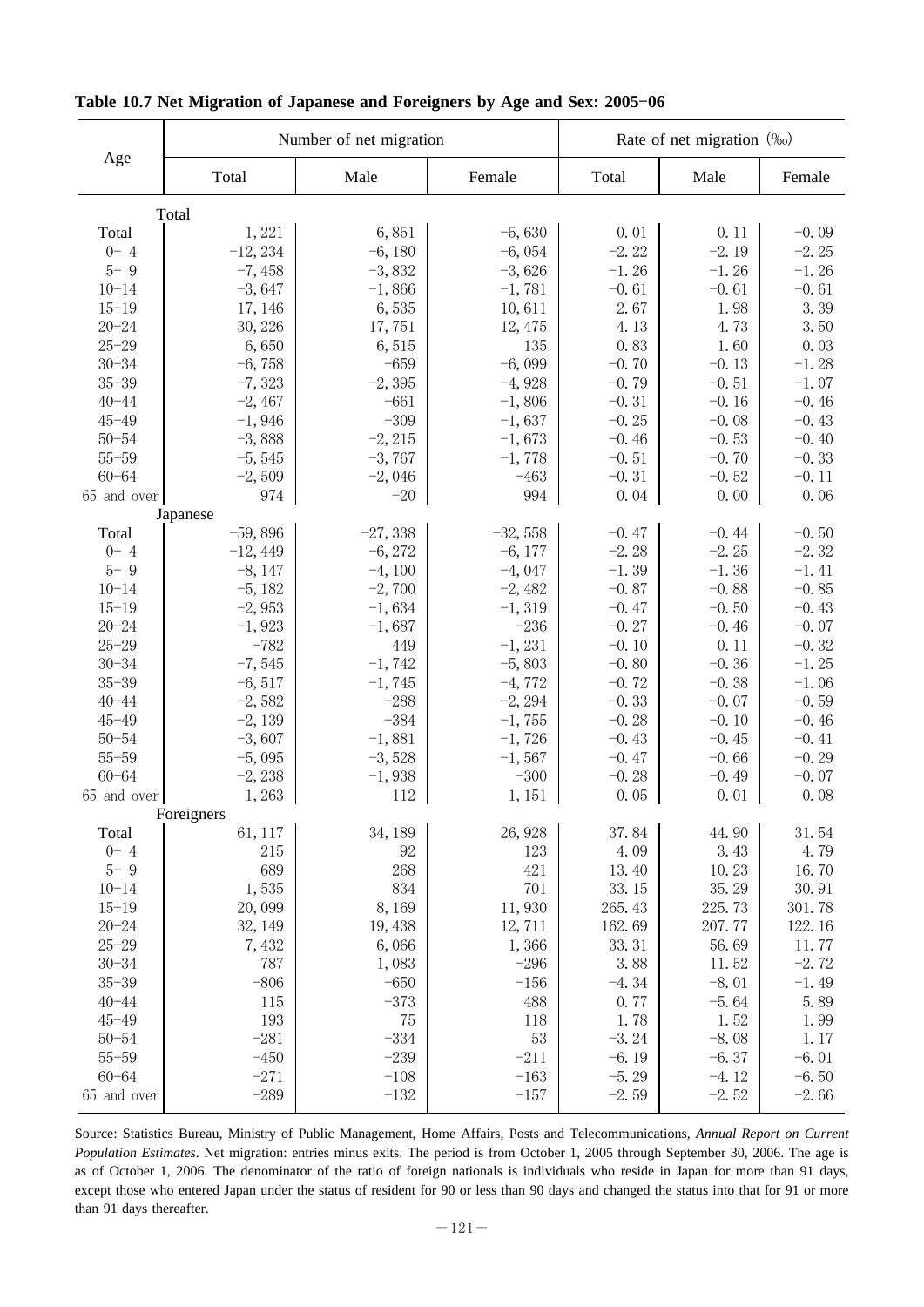|      |            | Total      |           |            | Japanese   |           | Foreigners |           |            |
|------|------------|------------|-----------|------------|------------|-----------|------------|-----------|------------|
| Year | Total      | Male       | Female    | Total      | Male       | Female    | Total      | Male      | Female     |
| 1960 | $-50, 178$ | $-29,992$  | $-20,186$ | $-14,022$  | $-9,047$   | $-4,975$  | $-36, 156$ | $-20,945$ | $-15, 211$ |
| 1965 | 4, 199     | 2, 245     | 1,954     | 1, 196     | 751        | 445       | 3,003      | 1,494     | 1,509      |
| 1970 | 9,822      | 11,913     | $-2,091$  | 5,991      | 10,095     | $-4, 104$ | 3,831      | 1,818     | 2,013      |
| 1975 | $-3,314$   | 1,402      | $-4,716$  | $-10,981$  | $-2,019$   | $-8,962$  | 7,667      | 3, 421    | 4,246      |
| 1980 | 7,738      | 10,517     | $-2,779$  | $-4,175$   | 3,936      | $-8,111$  | 11,913     | 6,581     | 5,332      |
| 1985 | 13,082     | 4, 343     | 8,739     | $-6,969$   | $-6, 214$  | $-755$    | 20,051     | 10,557    | 9,494      |
| 1990 | 2,319      | 7,367      | $-5,048$  | $-29,758$  | $-12,397$  | $-17,361$ | 32,077     | 19,764    | 12, 313    |
| 1991 | 38,026     | 29,804     | 8, 222    | $-18,919$  | $-5,497$   | $-13,422$ | 56, 945    | 35, 301   | 21,644     |
| 1992 | 34, 387    | 23, 466    | 10, 921   | $-6,536$   | 708        | $-7, 244$ | 40, 923    | 22,758    | 18, 165    |
| 1993 | $-9,738$   | $-7,991$   | $-1,747$  | $-17,494$  | $-10,963$  | $-6,531$  | 7,756      | 2,972     | 4,784      |
| 1994 | $-81,974$  | $-53,833$  | $-28,141$ | $-75,791$  | $-47,825$  | $-27,966$ | $-6,183$   | $-6,008$  | $-175$     |
| 1995 | $-49,783$  | $-24,787$  | $-24,996$ | $-49,814$  | $-24,326$  | $-25,488$ | 31         | $-461$    | 492        |
| 1996 | $-12,572$  | $-15,941$  | 3,369     | $-35, 203$ | $-25, 258$ | $-9,945$  | 22,631     | 9,317     | 13, 314    |
| 1997 | 14,082     | 197        | 13,885    | $-42,061$  | $-26,762$  | $-15,299$ | 56, 143    | 26, 959   | 29, 184    |
| 1998 | 38, 218    | 424        | 37, 794   | $-2,156$   | $-16,577$  | 14, 421   | 40, 374    | 17,001    | 23, 373    |
| 1999 | $-12,428$  | $-23,539$  | 11, 111   | $-42,513$  | $-34,790$  | $-7,723$  | 30,085     | 11, 251   | 18,834     |
| 2000 | 37,859     | $-2,130$   | 39,989    | $-49,849$  | $-36, 182$ | $-13,667$ | 87,708     | 34,052    | 53,656     |
| 2001 | 145, 781   | 51,847     | 93, 934   | 66, 283    | 21, 517    | 44,766    | 79, 498    | 30, 330   | 49, 168    |
| 2002 | $-50,788$  | $-60, 492$ | 9,704     | $-103,870$ | $-77,783$  | $-26,087$ | 53,082     | 17, 291   | 35,791     |
| 2003 | 67,832     | 23, 044    | 44,788    | 3, 164     | $-4,886$   | 8,050     | 64,668     | 27,930    | 36, 738    |
| 2004 | $-35,076$  | $-30,572$  | $-4,504$  | $-77,095$  | $-49,179$  | $-27,916$ | 42, 019    | 18,607    | 23, 412    |
| 2005 | $-52,729$  | $-27,830$  | $-24,899$ | $-102,890$ | $-54,548$  | $-48,342$ | 50, 161    | 26, 718   | 23, 443    |
| 2006 | 1, 221     | 6,851      | $-5,630$  | $-59,896$  | $-27,338$  | $-32,558$ | 61, 117    | 34, 189   | 26, 928    |

Table 10.8 Net Migration of Japanese and Foreigners by Sex: 1960-2006

Source: Statistics Bureau, Ministry of Public Management, Home Affairs, Posts and Telecommunications, *Annual Report on Current Population Estimates*, etc. The figures are entries minus exits from October 1 of the previous year through September 30 of the following year. Excluding foreigners who reside in Japan for less than 90 days.

|      |         |            |                          |         |           |                          | $(1)$ $000$ persons |                |                          |  |
|------|---------|------------|--------------------------|---------|-----------|--------------------------|---------------------|----------------|--------------------------|--|
|      |         | Immigrants |                          |         | Emigrants |                          |                     | <b>Balance</b> |                          |  |
| Year | Total   | Japanese   | Foreigners <sup>1)</sup> | Total   | Japanese  | Foreigners <sup>1)</sup> | Total               | Japanese       | Foreigners <sup>1)</sup> |  |
| 1950 | 34      | 16         | 18                       | 25      | 9         | 16                       | 9                   | 7              | $\overline{2}$           |  |
| 1955 | 101     | 38         | 63                       | 108     | 43        | 66                       | $-7$                | $-5$           | $-2$                     |  |
| 1960 | 257     | 105        | 152                      | 315     | 119       | 196                      | $-58$               | $-14$          | $-43$                    |  |
| 1965 | 581     | 265        | 316                      | 578     | 266       | 313                      | 3                   | $^{-1}$        | 4                        |  |
| 1970 | 1,735   | 928        | 808                      | 1,742   | 936       | 806                      | $-7$                | $-9$           | $\frac{2}{5}$            |  |
| 1975 | 3,311   | 2,459      | 852                      | 3, 313  | 2,466     | 847                      | $-2$                | $-7$           |                          |  |
| 1980 | 5, 233  | 3,900      | 1,333                    | 5, 228  | 3,909     | 1,318                    | 5                   | $-10$          | 15                       |  |
| 1985 | 7,267   | 4,934      | 2,333                    | 7,248   | 4,948     | 2,300                    | 19                  | $-14$          | 33                       |  |
| 1990 | 14,531  | 10,952     | 3,579                    | 14, 411 | 10,997    | 3, 414                   | 120                 | $-45$          | 165                      |  |
| 1995 | 19,079  | 15, 240    | 3,839                    | 19,083  | 15, 298   | 3,784                    | $-4$                | $-58$          | 55                       |  |
| 1996 | 20, 954 | 16,603     | 4,351                    | 20,955  | 16,695    | 4,260                    | $^{-1}$             | $-92$          | 91                       |  |
| 1997 | 21,592  | 16,818     | 4,774                    | 21, 477 | 16,803    | 4,674                    | 116                 | 16             | 100                      |  |
| 1998 | 20, 499 | 15,836     | 4,663                    | 20, 381 | 15,806    | 4,575                    | 118                 | 29             | 88                       |  |
| 1999 | 21, 456 | 16, 442    | 5,014                    | 21, 318 | 16, 358   | 4,960                    | 138                 | 84             | 54                       |  |
| 2000 | 23,046  | 17,656     | 5,390                    | 23,085  | 17,819    | 5,267                    | $-39$               | $-163$         | 123                      |  |
| 2001 | 21,666  | 16, 266    | 5,400                    | 21, 511 | 16, 216   | 5,296                    | 155                 | 50             | 105                      |  |
| 2002 | 22, 311 | 16, 407    | 5,904                    | 22, 340 | 16,523    | 5,817                    | $-28$               | $-115$         | 87                       |  |
| 2003 | 19, 152 | 13, 295    | 5,857                    | 19,053  | 13, 296   | 5,757                    | 99                  | $-1$           | 100                      |  |
| 2004 | 23,704  | 16,812     | 6,892                    | 23,644  | 16,831    | 6,813                    | 60                  | $-19$          | 79                       |  |
| 2005 | 24,908  | 17,326     | 7,581                    | 24,896  | 17, 404   | 7,492                    | 12                  | $-77$          | 89                       |  |
| 2006 | 25,702  | 17, 457    | 8, 245                   | 25,678  | 17,535    | 8, 144                   | 24                  | $-77$          | 101                      |  |

**Table 10.9 Immigrants and Emigrants by Japanese and Foreigners: 1950-2006** (1,000 persons)

Source: Ministry of Justice, *Annual Report of Statistics on Legal Migrants*. The period is from January through December. 1) Including those who entered and departed from Japan according to agreement (military personnel, civilian personnel and their family members who reside in Japan in accordance with the Japan–U.S. Status of Forces Agreement or the U.N. Agreement on the Status of Forces and who entered and exited other than by military vessel or military aircraft.)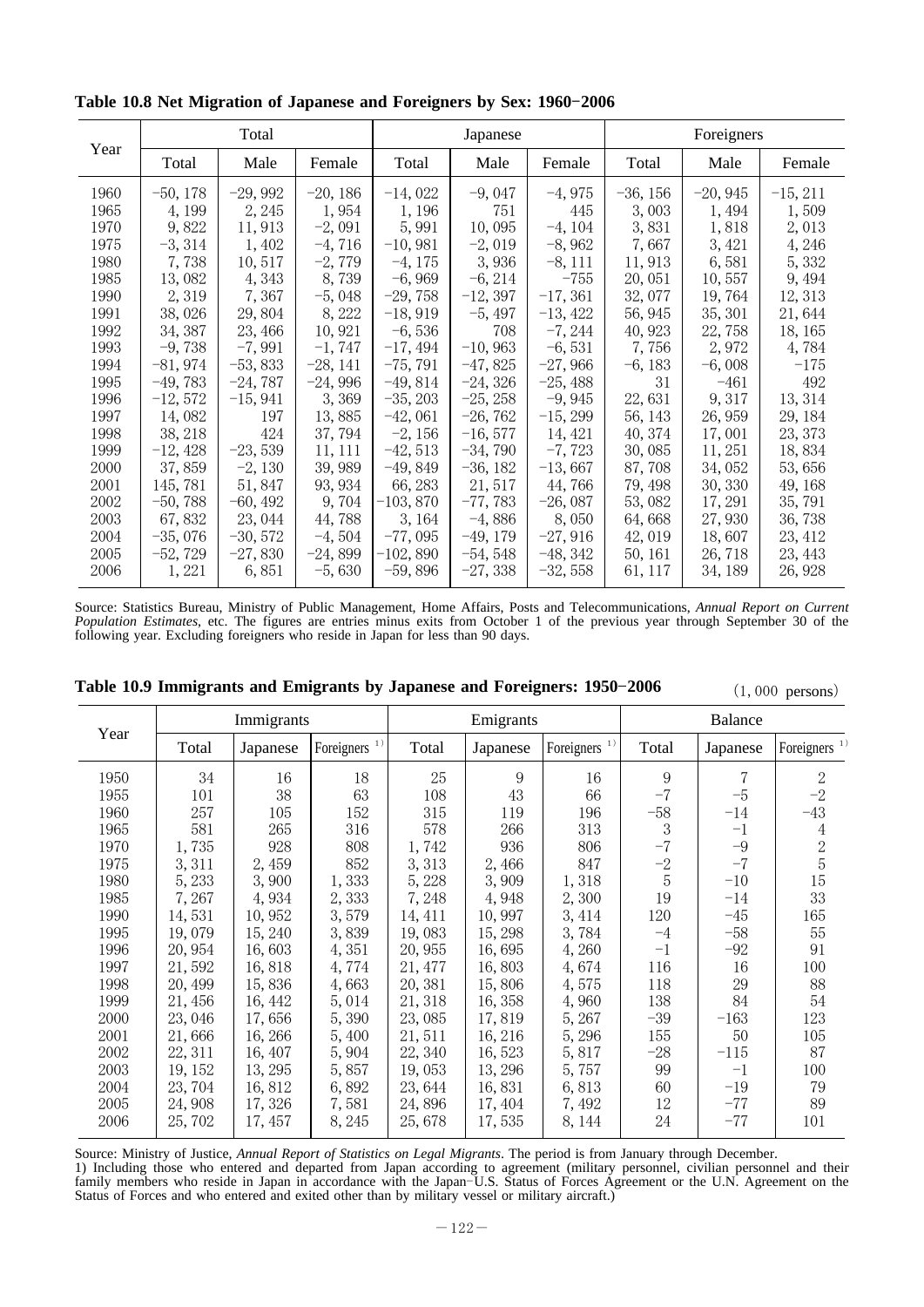| Nationality         | $1975 -$<br>79 | 1980-<br>84 | $1985 -$<br>89 | $1990 -$<br>94 | $1995 -$<br>99 | $2000 -$<br>04 | $2005 -$<br>06 |
|---------------------|----------------|-------------|----------------|----------------|----------------|----------------|----------------|
|                     | Total          |             |                |                |                |                |                |
| Total $1)$          | $-48, 295$     | 48,682      | 146, 163       | 534, 829       | 359, 175       | 254, 189       | 43, 308        |
| Japanese            | $-82,453$      | $-58,760$   | $-183,973$     | $-143, 375$    | $-20,778$      | $-248, 210$    | $-154,695$     |
| Foreigners          | 34, 158        | 107, 442    | 330, 136       | 678, 204       | 379, 953       | 502, 399       | 198,003        |
| Asia                | 20, 146        | 83,675      | 281,014        | 468, 870       | 288, 949       | 399, 192       | 160,826        |
| China <sup>2)</sup> | 3,579          | 9,873       | 51, 141        | 102, 481       | 131,019        | 215,760        | 87,260         |
| Taiwan              | 9,490          | 26, 429     | 30, 452        | 4,237          | $-2,407$       | $-5,913$       | 11,393         |
| Republic of Korea   | 2,514          | 13, 491     | 45,764         | 86, 947        | 46, 991        | 32, 924        | 24,710         |
| Philippines         | 3,558          | 20,598      | 74,460         | 66,672         | 44, 483        | 76,756         | 2,433          |
| Thailand            | 1,369          | 6,909       | 18, 240        | 65, 296        | 8,051          | 9,946          | 4,882          |
| Europe              | 2,160          | 5,663       | 5, 128         | 11,730         | 20,642         | 18,634         | 3,855          |
| <b>U.S.A.</b>       | 9,799          | 13,821      | 13,893         | 20, 353        | 14,002         | 21,025         | 7,990          |
|                     | Male           |             |                |                |                |                |                |
| Total $1)$          | $-20, 392$     | 34,839      | 108, 852       | 318, 722       | 99,836         | 37, 491        | 33, 937        |
| Japanese            | $-30, 193$     | 1,103       | $-61,791$      | $-71,004$      | $-76,052$      | $-179,737$     | $-75,624$      |
| Foreigners          | 9,801          | 33,736      | 170,643        | 389,726        | 175,888        | 217, 228       | 109,561        |
| Asia                | 4,751          | 22, 929     | 143, 183       | 266, 990       | 122,802        | 154, 926       | 86,562         |
| China $2)$          | 1,811          | 6,699       | 36, 371        | 53,656         | 57, 337        | 86, 112        | 38,853         |
| Taiwan              | 2,431          | 7,751       | 7,530          | 1,945          | $-2,434$       | $-3,381$       | 4,326          |
| Republic of Korea   | $-274$         | 1,771       | 18,610         | 44, 478        | 12,556         | 6,360          | 11,433         |
| Philippines         | 768            | 1,465       | 20,613         | 17, 443        | 10,091         | 17,956         | 9,321          |
| Thailand            | 308            | 1,017       | 6,057          | 29, 344        | 2, 295         | 3,649          | 2,314          |
| Europe              | 1,267          | 3,156       | 2,249          | 7,701          | 13, 128        | 9,406          | 3,992          |
| <b>U.S.A.</b>       | 2,733          | 6,136       | 6,752          | 12,761         | 8,810          | 13,875         | 4,526          |
|                     | Female         |             |                |                |                |                |                |
| Total $11$          | $-27,903$      | 13,843      | 37, 311        | 215,838        | 259, 339       | 216,698        | 9,371          |
| Japanese            | $-52, 260$     | $-59,863$   | 122, 182       | $-72,371$      | 55, 274        | $-68,473$      | $-79,071$      |
| Foreigners          | 24, 357        | 73,706      | 159, 493       | 288, 209       | 204,065        | 285, 171       | 88, 442        |
| Asia                | 15,395         | 60,746      | 137,831        | 201,880        | 166, 147       | 244, 266       | 74, 264        |
| China <sup>2)</sup> | 1,768          | 3, 174      | 14,770         | 48,825         | 73,682         | 129,648        | 48, 407        |
| Taiwan              | 7,059          | 18,678      | 22, 922        | 2, 292         | 27             | $-2,532$       | 7,067          |
| Republic of Korea   | 2,788          | 11,720      | 27, 154        | 42, 469        | 34, 435        | 26,564         | 13, 277        |
| Philippines         | 2,790          | 19, 133     | 53, 847        | 49, 229        | 34, 392        | 58,800         | $-6,888$       |
| Thailand            | 1,061          | 5,892       | 12, 183        | 35, 952        | 5,756          | 6, 297         | 2,568          |
| Europe              | 893            | 2,507       | 2,879          | 4,029          | 7,514          | 9,228          | $-137$         |
| <b>U.S.A.</b>       | 7,066          | 7,685       | 7, 141         | 7,592          | 5, 192         | 7,150          | 3,464          |

## Table 10.10 Net Migration by Sex and Nationality: 1975-2006

Source: Ministry of Justice, Annual Report of Statistics on Legal Migrants. Net migration: immigrants minus emigrants. The period is from January through December.

1) Excluding individuals who reside in Japan in accordance with the Japan-U.S. Status of Forces Agreement.

2) Excluding Taiwan and Hong Kong.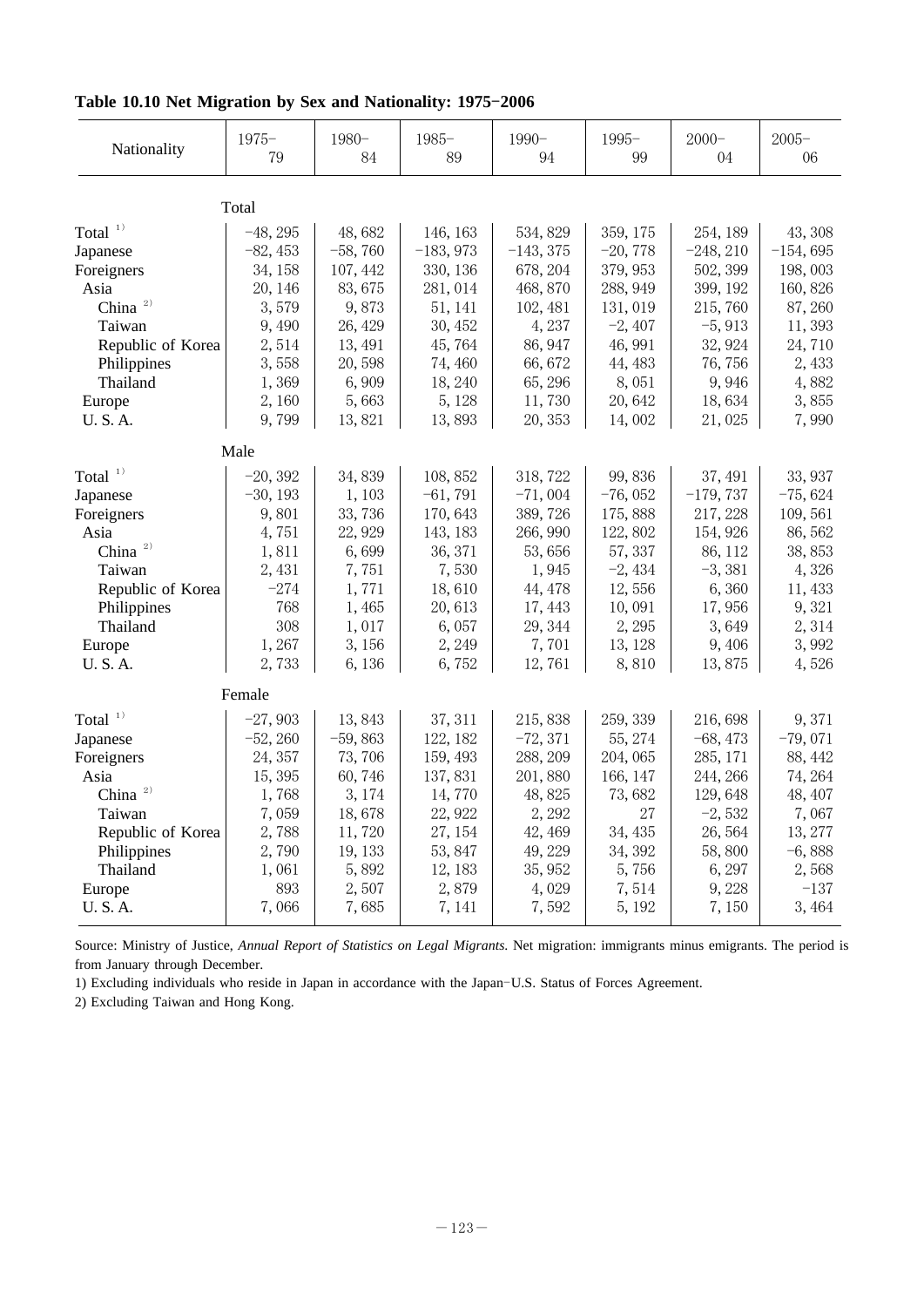|                                   |             | 1980        |                   |            | 2006         |              |                   |                       |  |
|-----------------------------------|-------------|-------------|-------------------|------------|--------------|--------------|-------------------|-----------------------|--|
| Nationality                       | Number      |             | Proportion $(\%)$ |            |              | Number       | Proportion $(\%)$ |                       |  |
|                                   | Into Japan  | From Japan  | Into Japan        | From Japan | Into Japan   | From Japan   |                   | Into Japan From Japan |  |
| Total $1)$                        | 5, 232, 904 | 5, 227, 711 | 100.0             | 100.0      | 25, 565, 249 | 25, 539, 063 | 100.0             | 100.0                 |  |
| Japanese                          | 3,899,569   | 3, 909, 333 | 74.5              | 74.8       | 17, 457, 286 | 17, 534, 565 | 68.3              | 68.7                  |  |
| Foreigners                        | 1, 295, 866 | 1, 277, 555 | 24.8              | 24.4       | 8, 107, 963  | 8, 004, 498  | 31.7              | 31.3                  |  |
| China $^{2)}$                     | 18,336      | 15, 175     | 0.4               | 0.3        | 980, 424     | 937, 924     | 3.8               | 3.7                   |  |
| (Taiwan)                          | 235, 549    | 231, 371    | 4.5               | 4.4        | 1, 352, 493  | 1, 347, 486  | 5.3               | 5.3                   |  |
| (Hong Kong)                       | 32, 239     | 31, 749     | 0.6               | 0.6        | 318, 517     | 317,691      | 1.2               | 1.2                   |  |
| Indonesia                         | 17,854      | 17, 799     | 0.3               | 0.3        | 59, 461      | 58, 305      | 0.2               | 0.2                   |  |
| Republic of Korea                 | 212, 973    | 211, 973    | 4.1               | 4.1        | 2, 370, 163  | 2, 353, 965  | 9.3               | 9.2                   |  |
| Philippines                       | 27,902      | 26, 384     | 0.5               | 0.5        | 195, 113     | 185, 767     | 0.8               | 0.7                   |  |
| Thailand                          | 17,884      | 17,500      | 0.3               | 0.3        | 145, 053     | 142, 480     | 0.6               | 0.6                   |  |
| France                            | 25,855      | 25,613      | 0.5               | 0.5        | 121, 310     | 120,650      | 0.5               | 0.5                   |  |
| Germany                           | 40,532      | 40,366      | 0.8               | 0.8        | 118, 321     | 118, 272     | 0.5               | 0.5                   |  |
| Italy                             | 12, 405     | 12, 319     | 0.2               | 0.2        | 47,677       | 47, 203      | 0.2               | 0.2                   |  |
| <b>United Kingdom</b>             | 89, 368     | 88,083      | 1.7               | 1.7        | 224, 257     | 223, 925     | 0.9               | 0.9                   |  |
| Canada                            | 40,821      | 40,595      | 0.8               | 0.8        | 162, 143     | 161,807      | 0.6               | 0.6                   |  |
| <b>U.S.A.</b>                     | 277,980     | 275, 260    | 5.3               | 5.3        | 845, 852     | 841,660      | 3.3               | 3.3                   |  |
| Australia                         | 23,985      | 23,758      | 0.5               | 0.5        | 199, 251     | 198, 045     | 0.8               | 0.8                   |  |
| Under the agreement <sup>3)</sup> | 37, 469     | 40, 823     | 0, 7              | 0.8        | 137,093      | 139,088      | 0, 5              | 0.5                   |  |

**Table 10.11 Immigrants and Emigrants by Nationality: 1980, 2006**

Source: Ministry of Justice, Annual Report of Statistics on Legal Migrants. The period is from January through December.

1) Excluding individuals who reside in Japan in accordance with the Japan-U.S. Status of Forces Agreement.

2) Excluding Taiwan and Hong Kong.

3) Military personnel, civilian personnel and their family members who reside in Japan in accordance with the Japan U.S. Status of - Forces Agreement (1960) and who entered and exited other than by military vessel or military aircraft.

| Year | Total   | Male   | Female | Year | Total   | Male   | Female |
|------|---------|--------|--------|------|---------|--------|--------|
| 1967 | 3, 235  | 1,692  | 1,543  | 1988 | 12,091  | 5,998  | 6,093  |
| 1970 | 4,327   | 2, 177 | 2, 150 | 1989 | 6, 138  | 3,039  | 3,099  |
| 1971 | 3,708   | 1,800  | 1,908  | 1990 | 7,976   | 4, 140 | 3,836  |
| 1972 | 4,052   | 1,935  | 2, 117 | 1991 | 8,659   | 4,342  | 4,317  |
| 1973 | 12, 231 | 7,014  | 5, 217 | 1992 | 9, 171  | 4,331  | 4,840  |
| 1974 | 8,923   | 5,034  | 3,889  | 1993 | 10,996  | 5,531  | 5,465  |
| 1975 | 6,597   | 3,333  | 3, 264 | 1994 | 10,936  | 5, 220 | 5,716  |
| 1976 | 7,496   | 3,800  | 3,696  | 1995 | 16,001  | 7,616  | 8,385  |
| 1977 | 4, 142  | 1,956  | 2,186  | 1996 | 15, 233 | 7,299  | 7,934  |
| 1978 | 6,699   | 3, 253 | 3,446  | 1997 | 15, 111 | 7,070  | 8,041  |
| 1979 | 6,943   | 3,358  | 3,585  | 1998 | 15,754  | 7,310  | 8,444  |
| 1980 | 7,389   | 3,605  | 3,784  | 1999 | 17, 193 | 7,955  | 9,238  |
| 1981 | 7,947   | 3,940  | 4,007  | 2000 | 17, 411 | 7,945  | 9,466  |
| 1982 | 8,605   | 4, 195 | 4, 410 | 2001 | 16, 515 | 7, 472 | 9,043  |
| 1983 | 7,796   | 3,645  | 4, 151 | 2002 | 14,320  | 6, 404 | 7,916  |
| 1984 | 5,900   | 2,806  | 3,094  | 2003 | 17,618  | 7,765  | 9,853  |
| 1985 | 14, 467 | 7,095  | 7,372  | 2004 | 17,894  | 7,869  | 10,025 |
| 1986 | 11,533  | 5,715  | 5,818  | 2005 | 16,616  | 7, 158 | 9, 458 |
| 1987 | 10,896  | 5, 395 | 5,501  | 2006 | 15, 203 | 6, 446 | 8,757  |
|      |         |        |        |      |         |        |        |

Table 10.12 Net Increase of Japanese Population by Change of Nationality: 1967-2006

Source: Statistics Bureau, Ministry of Public Management, Home Affairs, Posts and Telecommunications, *Annual Report on Current Population Estimates*, etc. The difference between the number of individuals who acquired Japanese nationality and the number of individuals who surrendered Japanese nationality. As of October 1 of the previous year through September 30.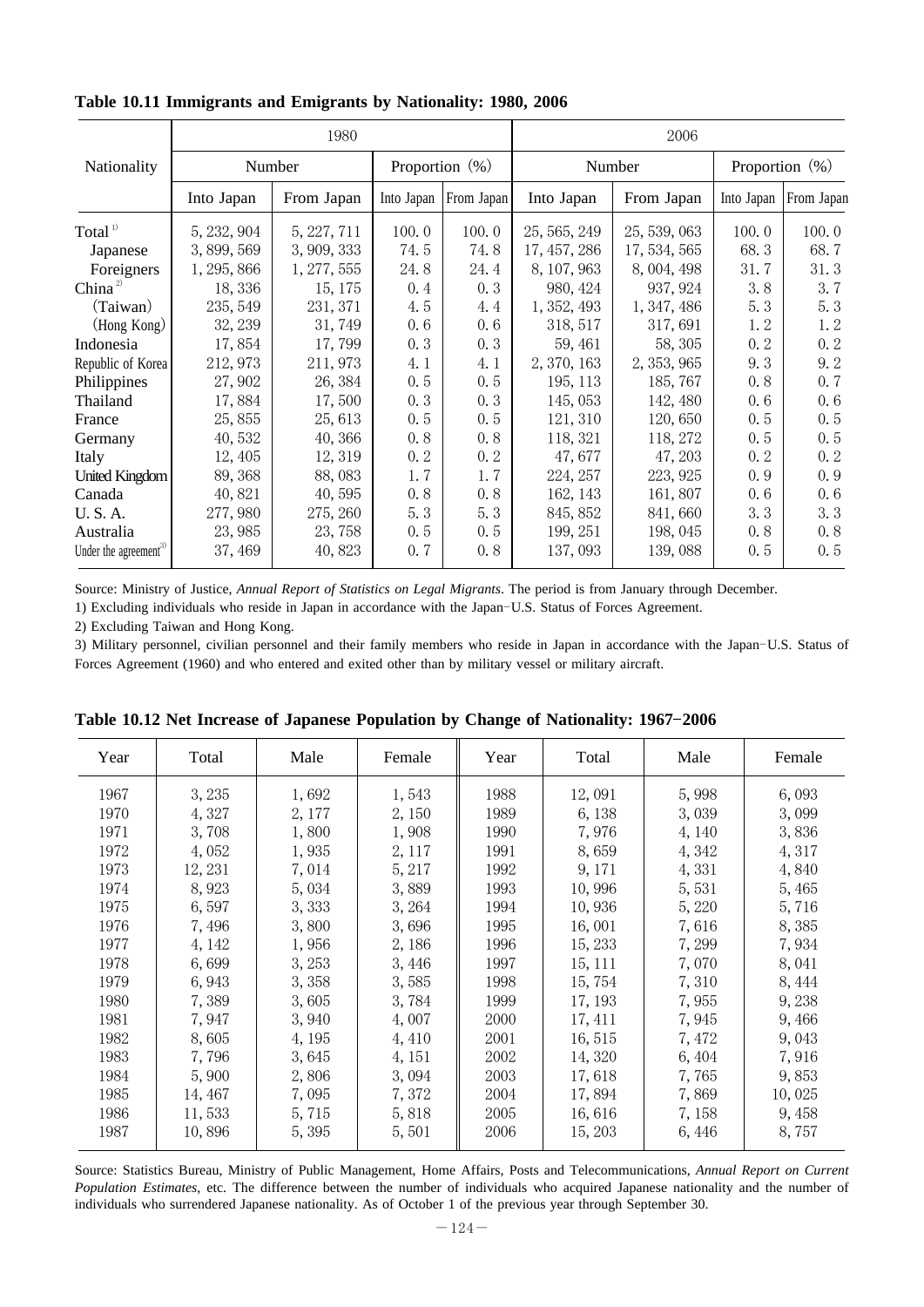| Age         | 1967  | 1970  | 1975  | 1980   | 1985    | 1990  | 1995   | 2000    | 2005   | 2006    |
|-------------|-------|-------|-------|--------|---------|-------|--------|---------|--------|---------|
| Total       | 3,235 | 4,327 | 6,597 | 7,389  | 14, 467 | 7,976 | 16,001 | 17, 411 | 16,616 | 15, 203 |
| $0 - 4$     | 185   | 285   | 505   | 488    | 1,750   | 350   | 726    | 945     | 654    | 522     |
| $5 - 9$     | 191   | 374   | 626   | 761    | 2,418   | 780   | 1,132  | 1,223   | 924    | 842     |
| $10 - 14$   | 115   | 231   | 543   | 661    | 2,860   | 829   | 1,465  | 1,492   | 1,109  | 1,074   |
| $15 - 19$   | 373   | 354   | 443   | 582    | 2,382   | 1,098 | 1,552  | 1,517   | 1,324  | 1,244   |
| $20 - 24$   | 558   | 705   | 735   | 662    | 962     | 736   | 1,577  | 1,312   | 1,510  | 1,391   |
| $25 - 29$   | 479   | 694   | 1,282 | 1, 145 | 1,012   | 991   | 1,906  | 1,947   | 1,918  | 1,741   |
| $30 - 34$   | 249   | 466   | 688   | 965    | 937     | 973   | 2,079  | 2,281   | 2,355  | 2,031   |
| $35 - 39$   | 199   | 255   | 411   | 667    | 685     | 813   | 1,602  | 2,330   | 1,938  | 1,866   |
| $40 - 44$   | 259   | 267   | 318   | 473    | 454     | 644   | 1,495  | 1,620   | 1,586  | 1,531   |
| $45 - 49$   | 236   | 224   | 293   | 289    | 304     | 399   | 1,145  | 1,270   | 1,136  | 994     |
| $50 - 54$   | 152   | 165   | 326   | 234    | 248     | 234   | 660    | 764     | 868    | 790     |
| $55 - 59$   | 105   | 133   | 187   | 214    | 186     | 82    | 378    | 419     | 611    | 554     |
| $60 - 64$   | 67    | 91    | 126   | 128    | 149     | 24    | 178    | 207     | 382    | 326     |
| 65 and over | 67    | 83    | 114   | 120    | 120     | 23    | 106    | 84      | 301    | 297     |
|             |       |       |       |        |         |       |        |         |        |         |

Table 10.13 Net Increase of Japanese Population by Change of Nationality by Age: 1967-2006

Source: Statistics Bureau, Ministry of Public Management, Home Affairs, Posts and Telecommunications, *Annual Report on Current Population Estimates*, etc. The difference between the number of individuals who acquired Japanese nationality and the number of individuals who surrendered Japanese nationality. As of October 1 of the previous year through September 30. The age is as of October 1, 2006.

|                    |         | Long-term residents $1)$ |            |                | Permanent residents <sup>2)</sup> |                   |            |                   |  |  |
|--------------------|---------|--------------------------|------------|----------------|-----------------------------------|-------------------|------------|-------------------|--|--|
| Country            | 1980    |                          | $2006^{3}$ |                | 1980                              |                   | $2006^{3}$ |                   |  |  |
|                    | Number  | Proportion (%)           | Number     | Proportion (%) | Number                            | Proportion $(\%)$ | Number     | Proportion $(\%)$ |  |  |
| Total              | 193,820 | 100.0                    | 735, 378   | 100.0          | 251, 552                          | 100.0             | 328, 317   | 100.0             |  |  |
| Republic of Korea  | 2,451   | 1.3                      | 20,866     | 2.8            | 589                               | 0.2               | 1,622      | 0.5               |  |  |
| China              | 1,366   | 0.7                      | 124, 476   | 16.9           | 4,833                             | 1.9               | 941        | 0.3               |  |  |
| Australia          | 4,418   | 2.3                      | 31, 220    | 4.2            | 589                               | 0.2               | 28,065     | 8.5               |  |  |
| U.S.A.             | 58,078  | 30.0                     | 246, 988   | 33.6           | 63, 102                           | 25.1              | 123, 398   | 37.6              |  |  |
| Canada             | 3,990   | 2.1                      | 16,768     | 2.3            | 8, 290                            | 3.3               | 27,390     | 8.3               |  |  |
| Dominican Republic | 56      | 0.0                      | 220        | 0.0            | 499                               | 0.2               | 546        | 0.2               |  |  |
| Mexico             | 1,982   | 1.0                      | 3,779      | 0.5            | 1,175                             | 0.5               | 1,943      | 0.6               |  |  |
| Argentina          | 607     | 0.3                      | 422        | 0.1            | 15,280                            | 6.1               | 11,270     | 3.4               |  |  |
| Paraguay           | 214     | 0.1                      | 293        | 0.0            | 4,973                             | 2.0               | 3,338      | 1.0               |  |  |
| <b>Brazil</b>      | 7,343   | 3.8                      | 2,167      | 0.3            | 134, 237                          | 53.4              | 62,635     | 19.1              |  |  |
| Peru               | 839     | 0.4                      | 441        | 0.1            | 7,621                             | 3.0               | 1,722      | 0.5               |  |  |
| <b>Bolivia</b>     | 267     | 0.1                      | 303        | 0.0            | 3, 442                            | 1.4               | 2,420      | 0, 7              |  |  |
| United Kongdom     | 10,347  | 5.3                      | 48, 289    | 6.6            | 596                               | 0.2               | 12, 462    | 3.8               |  |  |
| Others             | 101,862 | 52.6                     | 239, 146   | 32.5           | 6,326                             | 2.5               | 50, 565    | 15.4              |  |  |

**Table 10.14 Japanese Population Living Overseas by Country: 1980, 2006**

Source: Consular and Migration Affairs Department at the Ministry of Foreign Affairs, *Annual Report of Statistics on Japanese Nationals Overseas* (As of October 1).

1) Long-term resident is a Japanese national who resides overseas for more than three months but is not a permanent resident.

2) Permanent resident is a person who has Japanese nationality and possesses permanent resident status from the country of residence. 3) Excluding persons in Iraq.